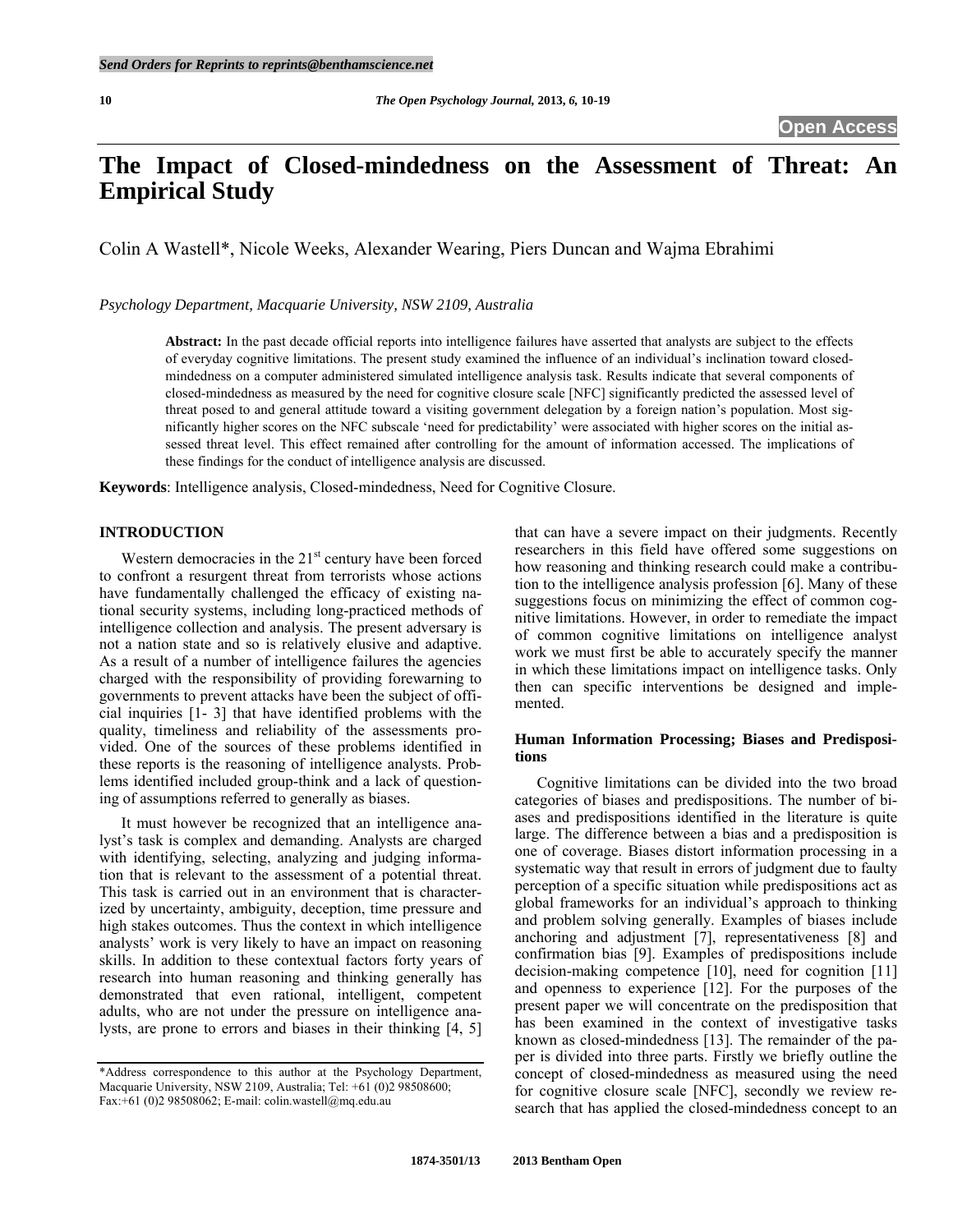important intelligence failure before thirdly presenting our own empirical investigation of the impact of closedmindedness in a simulated intelligence analysis task.

## **Closed-Mindedness and the Need for Cognitive Closure**

 Kruglanski conceptualizes closed-mindedness [14] as a means to manage the possibility of being overwhelmed by incoming information. He [15] asserts that individuals generate and validate hypotheses with a view to accumulating a store of knowledge. This store of knowledge provides a frame of reference that gives confidence and reduces uncertainty. In developing this store of knowledge individuals have to manage a potentially overwhelming amount of information and this is accomplished by closing off selection either at intake or by stopping processing at some point. Kruglanski has defined closed-mindedness as 'a desire for a definite answer to a question, as opposed to uncertainty, confusion, or ambiguity' [13, p,84]. According to Kruglanski individuals high on closed-mindedness will abhor chaos and disorder, experience affective discomfort in the presence of ambiguity, and an urgent desire to reach closure. Kruglanski asserts that for many problems or tasks information processing can be interminable. In the absence of a strict deadline a moderate level of closed-mindedness will enable a stop to occur in information processing. When exactly the processing will stop depends on the level of closed-mindedness. Some degree of closed minded behavior is beneficial. A stopping rule must be found for each task in which there is no obvious conclusion to the process. Closed-mindedness can be seen as an element of human reasoning that in moderate levels is necessary for successful reasoning. It is when closed-mindedness reaches high levels that problems can occur.

 Webster and Kruglanski [16] have identified 5 dimensions to the closed-mindedness construct. They are: 1) seeking of order; 2) a drive to resolve ambiguity; 3) the desire to come to a decision; 4) a preference for knowledge stability; and 5) acting to achieve a settled position. A closedmindedness psychological instrument has been developed to assess the level of each dimension that characterizes an individual. Table **1** shows the subscales of the Closedmindedness instrument and the goals they each address.

 In examining the impact of closed-mindedness on knowledge generation and acquisition Kruglanski has identified two outcomes. He states that an individual with a high level of closed-mindedness will "experience a sense of urgency about reaching closure.. (and).. once initial closure was formulated adhere to it come what may" [14, p.14]. Kruglanski has termed these two dispositions *seizing* and *freezing* [17].

 Kruglanski states that high closed-mindedness is not synonymous with political conservatism or a predisposition to evaluating situations in a pessimistic manner. In essence high closed-mindedness is a tendency to cease seeking additional information once a preferred position is adopted by an individual. The preferred position adopted may result from an individual's prior beliefs, the consensus that is currently dominant in an organization within which the individual works or other factors such as ideological views of a society more generally. Whatever the origin of the preferred position, close-mindedness results in a reduction or even cessation in seeking information. And what information is accessed is interpreted in terms of the preferred position.

 Following extensive empirical work he has identified five consequences of heightened seizing and freezing which may "a) reduce the extent of information processing and hypothesis generation… b) elevate judgmental confidence… c) focus the information search on prototypical rather than diagnostic evidence… d) effect the use of early cues giving rise to impressional primacy… e) induce the tendency to exhibit correspondence or over attribution biases" [17, p.278]. These tendencies could have negative effects in many applied settings such as medical diagnoses, financial analysis, and security and defence intelligence analysis. In the domain of intelligence analysis the consequences of cognitive and personality predispositions such as closed-mindedness influencing threat estimates away from that warranted by the available data is at best highly problematic and at worst catastrophic [18]. We now turn to a study that explored the impact of high closed-mindedness on a major intelligence analysis failure.

## **Closed-mindedness and the Yom Kippur War of 1973**

 Bar-joseph & Kruglanski [18] have analysed the Yom Kippur war of 1973 using the concept of closed-mindedness as operationalized using the Need for Cognitive Closure scale components [but not the scale itself]. This study was conducted using a qualitative analytic approach of archival material. Bar-Joseph and Kruglanski examined the situation within the Israeli Intelligence apparatus and speculate that managers displayed high closed-mindedness in their management behaviors which directly impacted upon the advice given to the Israeli government and lead to poor preparations

**Table 1. Components of the Closed-mindedness Construct and NFC Scale** 

| <b>Dimension</b>    | Goal                                                           | <b>Sub-scale Name</b>   |  |  |
|---------------------|----------------------------------------------------------------|-------------------------|--|--|
| Seek Order          | Avoid chaos and disorder                                       | Need for Order          |  |  |
| Resolve ambiguity   | Reduce or avoid the affective discomfort induced by ambiguity  |                         |  |  |
| Come to a decision  | Desire to reach closure                                        | Need for Decisiveness   |  |  |
| Knowledge stability | Seek trans-situational-consistency                             | Need for Predictability |  |  |
| Settled position    | Desire for secure closure in which knowledge is not challenged | Closed-mindedness       |  |  |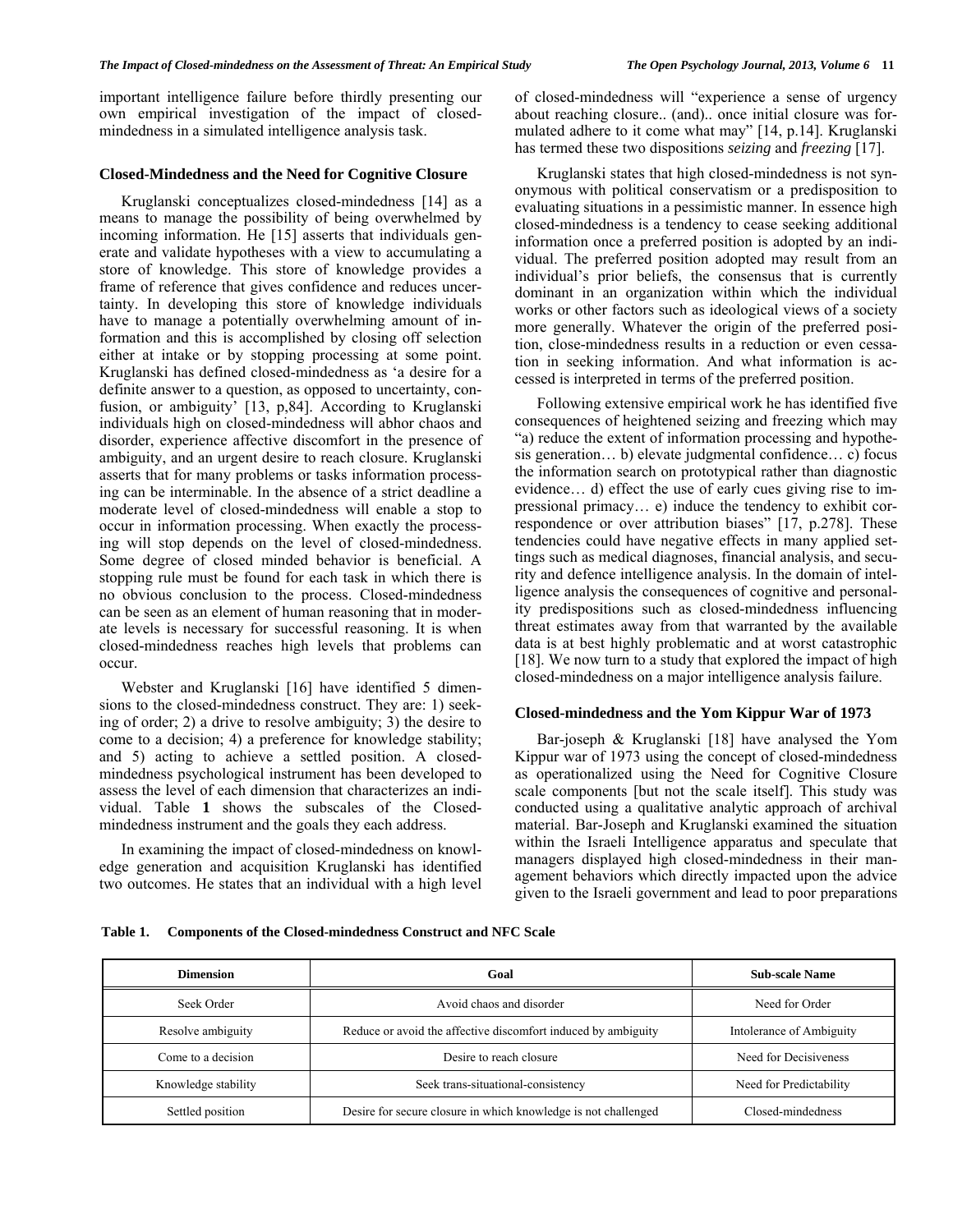on the part of the  $IDF<sup>1</sup>$  for a war with Egypt<sup>2</sup>. They note that the Israeli intelligence failure was not the result of a lack of information but an "incorrect comprehension of the meaning of the available information" [18, p.77]. This lack of comprehension was evident in the Israeli military intelligence organisation, the Agaf HaModi'in (abbreviated as AMAN), the IDF and the Israeli government in that assumptions were not questioned (e.g. the capacity of the Egyptian army to effectively attack the IDF) and discrepant information was not investigated (e.g. reports from the front which indicated large scale movements of the Egyptian army). Bar-Joseph & Kruglanski [18] assert that the schemas used by intelligence analysts and managers<sup>3</sup> generated a threat assessment of the situation that was much less urgent than warranted by the available data. They assert that the assessment that was provided to the Israeli government was one that satisfied the closed-mindedness predispositions of the command elements of AMAN. The preferred position of the managers of AMAN was that there would not be an attack. Bar-Joseph & Kruglanski [18, p.81] summarise the consequences of high closed-mindedness as; 1. Reluctance to consider novel information that conflicts with 'frozen' view, 2. Reinterpretation of inconsistent information to suit the accepted view, 3. Premium was placed on clarity, order and coherence, 4. Poor appreciation of alternative perspectives, 5. Self- assuredness, 6. Intolerance of pluralism, and 7. Authoritarian style of leadership and decision making. For example, in terms of a 'frozen' view (that is one that is not allowed to be challenged) it was asserted that Egypt was not capable of defeating the IDF based on the success of the IDF in the Six Day war of 1967. This lead to the dismissal of frontline intelligence reports that indicated that there was an Egyptian build up as even if there was such a build up the Egyptian army could not win. An emphasis on clarity and resistance to change, even in the face of strong contrary evidence was detected by Bar-Joseph and Kruglanski in the attitudes of the commanders. Finally a strong authoritarian style of leadership, which discounted the views of others, was said to be present. The findings of this study indicate that high levels of closed-mindedness can have disastrous consequences in the area of intelligence analysis.

 One of the questions to arise from this study is how could AMAN, or any intelligence agency, minimize the chances of this type of problem happening again? While structural reforms, strongly recommended in the recent reports into intelligence failures, are a component of improving intelligence product output it is also critical to examine the role and functioning of individual analyst reasoning. Bar-Joseph and McDermott [19] emphasise that a focus on the personality and cognitive predispositions of analysts is crucial to minimising the chances of intelligence failures. They urge consideration of such aspects as an analyst's "levels of openness and tolerance of ambiguity (or need for cognitive closure) in order to overcome unconscious (or unmotivated) biases" [19, p.128]. We would assert that an examination of the individual contribution of the components of closed-mindedness will potentially identify specific opportunities to remediate

and minimise the negative effects of this predisposition on intelligence analyst reasoning. The data used in Bar-Joseph and Kruglanski's study was retrospective reports and interviews and was analysed using a qualitative methodology. These data were used to identify behaviour that the authors labelled as consistent with high closed-mindedness. We would note that this method did not allow the identification of which dimensions of closed-mindedness were active at the time that the analysis was occurring in the minds of the senior AMAN officers studied by Bar-Joseph and Kruglanski [18]. In order to gain a more fine grained understanding of the potential impact of each of the NFC components we have conducted an analogue study of an intelligence analysis type task to explore the role of each NFC dimension on an estimate of threat. The study reported in this paper utilizes the newly developed computer simulation of complex information environments designated ASP-SINTELL $A^4$  [20] that allows researchers to explore the influence of cognitive variables on analytic tasks while tracking the information processing behaviour used. A fuller description of ASP-SINTELLA is provided in the Appendix.

# **STUDY**

# **Aim**

 The aim of this study was designed to investigate the impact of closed-mindedness on the estimation of the threat level posed to government officials visiting a fictitious country. This is a very common type of problem faced by intelligence analysts and government security organizations.

# **Hypotheses**

 Closed-mindedness is defined as "a desire for a definite answer to a question, as opposed to uncertainty, confusion or ambiguity" [13, p.84]. Kruglanski has elucidated this construct to include five sub-components that lead to a truncation of information accessing and processing. The findings of studies by Bar-Joseph & Kruglanski [18] and Ask & Granhag [21] show that high closed-mindedness results in problematic behaviors in complex, ambiguous, information environments. The present study is an exploratory investigation of the impact of closed-mindedness on an analogue intelligence analysis task. As such we explored the five components of the Need for Cognitive Closure scale to ascertain which components, if any, were predictive of information processing behaviours and analytic outcomes. We did not have any a priori hypotheses concerning the total NFC scale as we believe this to be premature at the early stage of the research in this domain. We hypothesized the following:

 Hypothesis 1: Participants high on NFC five subscales tend to stop information processing sooner than those low in NFC five subscales and hence those participants high in NFC five subscales will open fewer information cells, both distinct and repeat than participants low on NFC.

 Hypothesis 2: Participants high on NFC five subscales tend to seize and freeze and so process information less extensively [14, p.21] and hence will spend on average less

<sup>&</sup>lt;sup>1</sup> Israeli Defence Force

<sup>&</sup>lt;sup>2</sup> Israel did go on to defeat the Egyptian threat but it was a close run outcome.

<sup>&</sup>lt;sup>3</sup> Head of Military Intelligence and the Estimator of Egyptian Affairs.

<sup>4</sup> ASP- SINTELLA stands for Analysis Simulation Project - **S**imulation of **INTELL**igence **A**nalysis.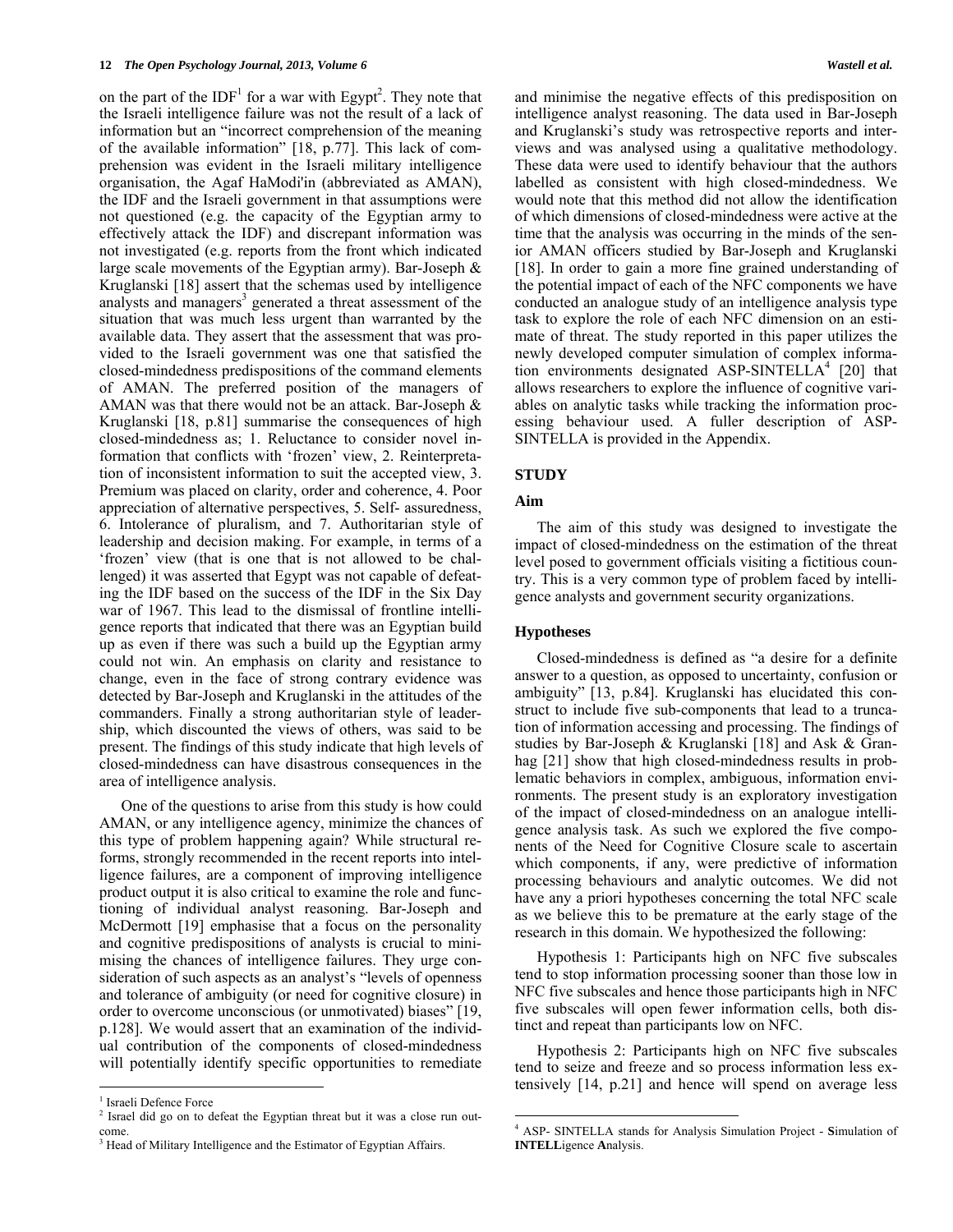time in information cells generally than participants low on NFC five subscales.

 Hypothesis 3: A risk averse stance was primed in participants by emphasizing the assessment of threat and hazards that exist in the country. The priming process would have established a preferred position of potential threat. This priming will orient participants toward detecting threats and dangers in the information they access. Given the assertion that those high in closed-mindedness generate fewer hypotheses [see 14, p,22] it seems likely that high NFC participants will gather and interpret information as indicating higher threat levels compared to participants low in NFC. This is consistent with the desire to avoid chaos and disorder within their understanding of the situation that they are dealing with.

### **METHOD**

## **Participants**

 This study was conducted with University students (n=40) from a wide range of disciplines (see Table **1**) (50% male) who were paid \$20 Australian for their time.

# **Procedure**

 Initially participants completed a set of computeradministered questionnaires listed under measures below. They were then required to write a report based on the information that they accessed from the ASP-SINTELLA Country Study information matrix (see Appendix **A** Figs **1** and **2**). The tasking required participants to formulate a visit report that outlined the potential threat and necessary precautions for members of the government delegation travelling to a fictitious country [Parette]. Participants undertook the task from the perspective a newly appointed staff member within the relevant government department from which the visit is originating. As part of the report participants were required to provide a numerical estimation of the threat to the visiting party once in that country. The priming of participants toward a threat context is based on research that shows that threat "reduces both the motivation and capacity for information processing" [22, p.790] which are characteristics of closed-mindedness. Priming is a well established experimental methodology that creates in study participants particular mental states or predispositions which are transient but which enable psychological influences to be activated and explored. See Bargh and Chartrand [23] for an outline of the procedures and its benefits. The choice of emphasizing a threat context was adopted to mirror the common situation in which these sorts of assessment tasks are undertaken in government agencies. Since this study was designed to examine how individuals information processing behavior is impacted by certain cognitive predispositions no information concerning organizational history or agency viewpoint was included. Though these factors are of great interest they were not primed in this study. In addition participants were required to estimate the general level of acceptance of the visiting party of officials from Australia among the population of the fictitious country [Parette]. Participants had 40 minutes to complete the analysis task and write the report. There were a number of control variables that we thought would be directly related to the completion of a cognitive task. We selected Conscientiousness and Need for Cognition as they seemed to us [see scale descriptions below] to be potential confounds of an activity such as a cognitive analysis that required the evaluation of information in a relatively demanding task such as a threat assessment. Both these variables are prima facie applicable to intelligence analysis work. We did not have specific hypotheses about these variables but merely wanted to control their potential influence in the study. We did not include other control variables due to the size of the sample which we set at 40.

#### **Measures**

 *Need For Cognitive Closure (NFC).* The NFC [24] is a 42-item self-report instrument designed to assess stable individual differences in the need for cognitive closure. Participants are required to rate the extent to which they agree with statements on a 6-point Likert scale ranging from 1 (Strongly disagree) to 6 (Strongly agree), reflecting a preference for closure (e.g., 'I'd rather know bad news than stay in a state of uncertainty') and statements reflecting a desire to avoid closure (e.g., 'I tend to put off making important decisions until the last possible moment'). High scores on NFC suggest a higher preference towards cognitive closure as evidenced by an aversion to ambiguity and greater motivation to make decisions quickly and resist changing decisions. NFC subscales measure motives for closed-mindedness, intolerance for ambiguity, desire for order, predictability and decisiveness. The mean NFC score in Kruglanski, Webster and Klem [24] was 3.7 (SD= .38). Both internal and test-test reliabilities are satisfactory (Cronbach's  $\alpha$ = .84 and test-retest= .86, respectively). In this study we used a slightly modified version as recommended by Roets and van hiel [25]. In the present study the Cronbach alphas were all within acceptable limits.

 *Need for Cognition* was measured using a shortened scale developed by Cacioppo & Petty [26]. Responses were given on a scale of 1 (extremely uncharacteristic of you) to 5 (extremely characteristic of you) with higher scores indicating greater motivation to think through complex issues and greater enjoyment derived from doing so. The scale has been extensively researched and reliability coefficient alphas vary from 0.74 to 0.97 [16] and 0.87 in the current study.

 *NEO-FFI* The NEO Five-Factor Inventory (NEO-FFI) was developed by Costa and McCrae [12] as a short form of the Revised NEO Personality Inventory (NEO-PI-R) form S, for use with clinical and normal adult samples. Responses are given on a scale of 1 (strongly disagree) to 5 (strongly agree). In the present study, only the Conscientiousness subscale was included as it is a widely used and well validated measure of personality from the NEO-FFI [12] with high scores indicating greater tendency to be careful, organised, and self disciplined. The coefficient alpha for the Conscientiousness scale is 0.81 and 0.80 in the current study.

# **RESULTS**

#### **Descriptive Statistics**

 As can be seen in Table **2** the data from the current study show considerable variability across the full array of vari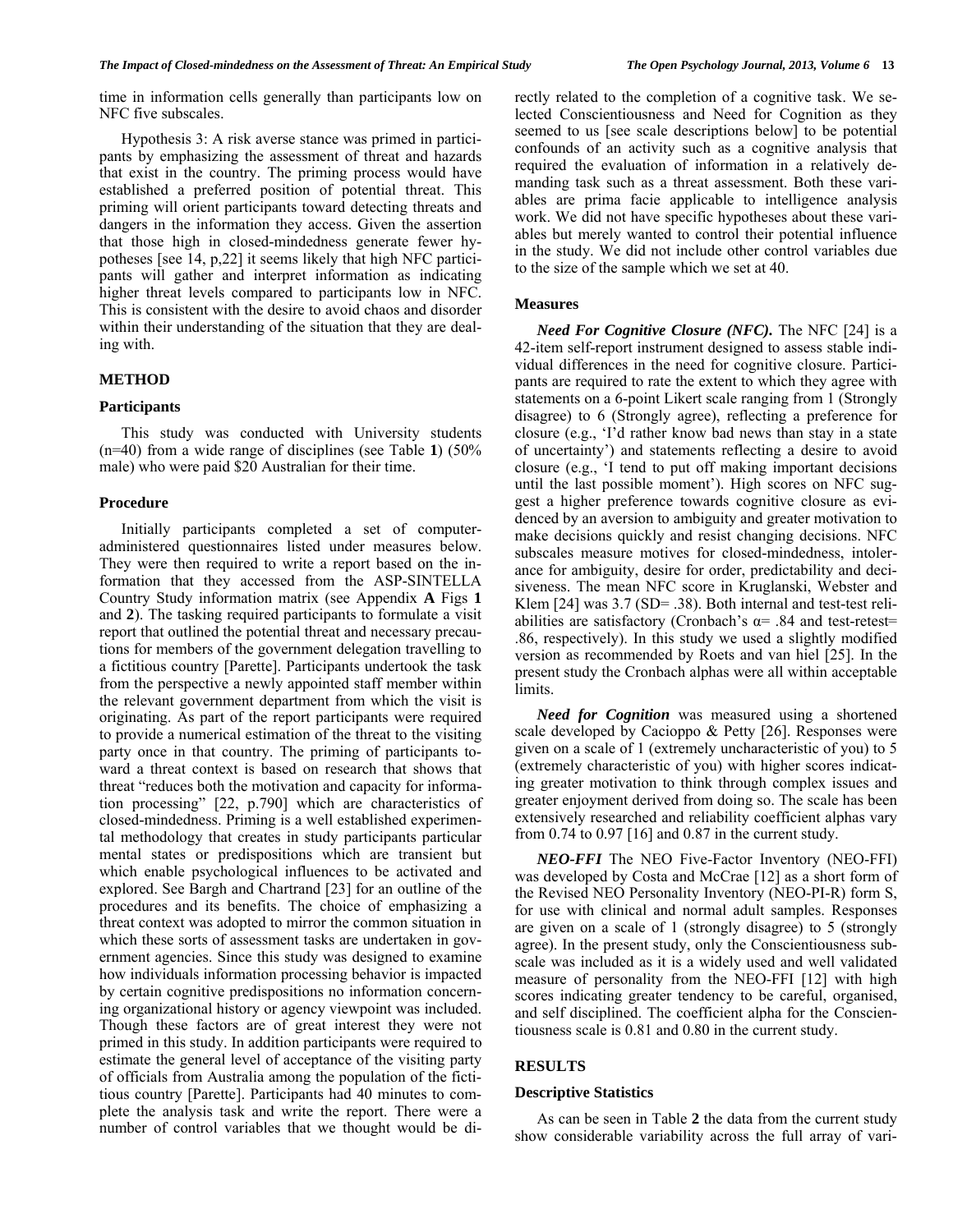ables as shown by the ranges. Some participants opened all the available cells and others opened many cells a number of times (repeat cell openings). Report lengths were also highly varied ranging from 67 to 276 words. The main variables of threat level and attitude toward Australia were likewise highly varied ranging from 10 to 100 and 20 to 100 respectively. The skew and kurtosis of the distributions were acceptable thus enabling parametric statistical analysis to be carried out. NFC (total and subscales) were typical of a University population at NFC Total of 3.66 in the current sample compared to 3.67 in previous samples [16, p.1051].

## **Correlations**

 The correlation matrix for the variables in the study is presented in Table **3**. For ease reading the significant correlations are in bold print and the cell is greyed. The Need For Closure subscale correlations are very interesting and are consistent with our approach to separate subscale analysis. The highest subscale r is between Ambiguity and Decisiveness at 0.577. All other subscale correlations are smaller with the closed-mindedness subscale not significantly correlated with any of the other subscales. As would be expected the correlations between cell open variables and time in cells are significant. The correlations of confidence with all variables were not significant and thus no further analysis with confidence was carried out.

# **Analysis**

 The exploratory nature of our study lead us to set the alpha at p=0.05 or less. In order to balance the occurrence of type 1 and type 2 errors we chose to report results that were of at least medium effect size [that is Partial  $\eta > 0.06$ ]. The preferred position of the experimental participants was not directly assessed. The participants were required to write a 250 word report. In none of the reports did participants reject the orientation of the task ie a threat assessment.

# **Hypothesis 1: High NFC Subscale Scores will Predict Fewer Cells Opened**

 The five Need for Closure subscales were regressed separately on distinct cells opened and repeat cells opened. After model reduction the only variable that predicted Distinct cells opened was NFC subscale Closed-mindedness [F(1,38)  $= 4.11$ , p = .050, R<sup>2</sup> = 9.8%, partial  $\eta^2 = 0.09$ ]. For every one unit increase in NFC Closed-mindedness, participants opened eight fewer distinct cells. None of the subscales were significant predictors of repeat cells opened. This is consistent with our first hypothesis in that higher scores on NFC Closed-mindedness were associated with opening fewer cells and hence accessed less information. The fewer cells opened the less likely the preferred position will be able to be challenged by new, possibly divergent knowledge.

#### **Table 2. Participant Information Processing Behaviours ASP-SINTELLA Country Study**

| Variable (n=40)                                                                                                                                                    | Mean                                                                                                               | <b>SD</b>                                                                                                                  | Range                          |  |  |
|--------------------------------------------------------------------------------------------------------------------------------------------------------------------|--------------------------------------------------------------------------------------------------------------------|----------------------------------------------------------------------------------------------------------------------------|--------------------------------|--|--|
| Distinct cells opened (/64)                                                                                                                                        | 35.85                                                                                                              | 15.15                                                                                                                      | $14 - 64$                      |  |  |
| Repeat cell openings                                                                                                                                               | 24.90                                                                                                              | 14.64                                                                                                                      | $1 - 59$                       |  |  |
| Total cell openings                                                                                                                                                | 60.75                                                                                                              | 27.76                                                                                                                      | $20 - 112$                     |  |  |
| Time per cell (seconds)                                                                                                                                            | 8.22                                                                                                               | 3.19                                                                                                                       | $2.36 - 16.24$                 |  |  |
| Total time in cells (minutes)                                                                                                                                      | 8.03                                                                                                               | 4.16                                                                                                                       | $2.00 - 17.33$                 |  |  |
| Words in report                                                                                                                                                    | 214.28                                                                                                             | 45.79<br>$67 - 276$                                                                                                        |                                |  |  |
| Confidence <sup>1</sup>                                                                                                                                            | 72.75                                                                                                              | 16.75                                                                                                                      | $25 - 100$                     |  |  |
| Threat Assessment <sup>2</sup>                                                                                                                                     | 59.18                                                                                                              | 23.48                                                                                                                      | $10 - 100$                     |  |  |
| Attitude to Australia <sup>3</sup>                                                                                                                                 | 55.46                                                                                                              | 20.30                                                                                                                      | $20 - 100$                     |  |  |
| Age                                                                                                                                                                | 21.45                                                                                                              | 3.54                                                                                                                       | $18 - 35$                      |  |  |
| Need for Closure                                                                                                                                                   | 3.66                                                                                                               | 0.50                                                                                                                       | $2.29 - 4.90$                  |  |  |
| Order                                                                                                                                                              | 4.11                                                                                                               | 0.87                                                                                                                       | $1.80 - 5.60$                  |  |  |
| Closed-mindedness                                                                                                                                                  | 2.83                                                                                                               | 0.61                                                                                                                       | $1.50 - 4.25$                  |  |  |
| Ambiguity                                                                                                                                                          | 4.03                                                                                                               | 0.59                                                                                                                       | $2.67 - 5.44$                  |  |  |
| Decisiveness                                                                                                                                                       | 3.54                                                                                                               | 0.84                                                                                                                       | $1.67 - 5.17$                  |  |  |
| Predictability                                                                                                                                                     | 3.59                                                                                                               | 0.83                                                                                                                       | $2.25 - 5.38$                  |  |  |
| Confidence in their threat estimate:<br><sup>2</sup> Threat Assessment<br><sup>3</sup> Attitude toward Australia<br>Male 50%<br>Gender:<br>Major<br>Psychology 30% | $0 =$ not at all confident,<br>$0 = No$ threat,<br>$0 = \text{Very positive},$<br>Female 50%<br>Human sciences 13% | $100$ = Extremely confident<br>$100$ = Extreme threat<br>$100 = \text{Very hostile}$<br>Business/Economics 23%<br>Arts 20% | 50% Neutral<br>Unspecified 15% |  |  |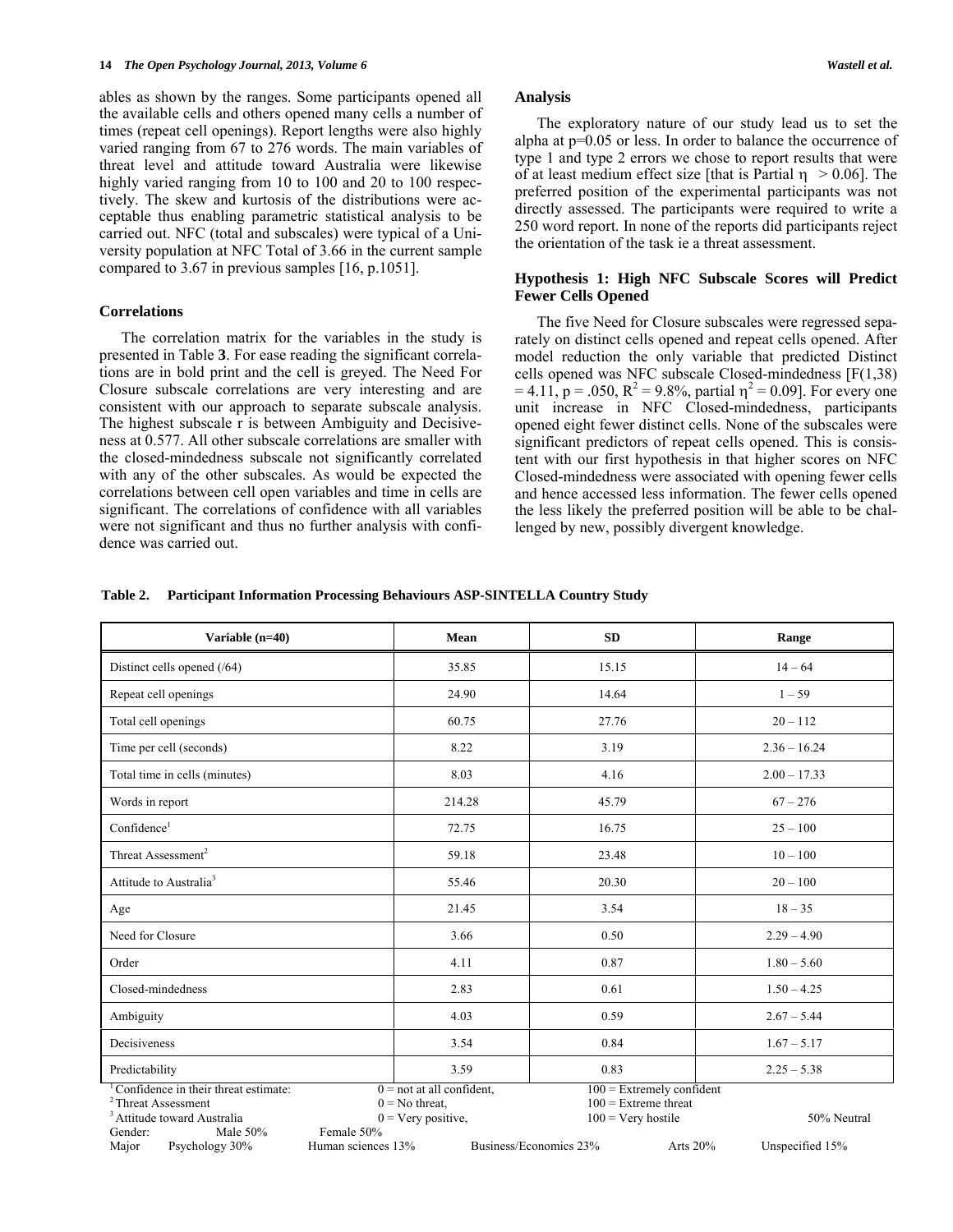|                 |             |       | <b>CellsOpened</b>   | <b>RepCellOpen</b>  | <b>Timecell</b> | <b>TimeInCells</b> |                 | Q2threat             | attAus               |              | Q3conf  |
|-----------------|-------------|-------|----------------------|---------------------|-----------------|--------------------|-----------------|----------------------|----------------------|--------------|---------|
| Cells_opened    | Pearson     |       | 1                    | $.737**$            | $-.132$         | $.754**$           |                 | $-.401$ <sup>*</sup> |                      | .137         | $-.103$ |
| $\mathbf N$     |             |       | 40                   | 40                  | 40              |                    | 40              | 40                   |                      | 39           | 40      |
| RepCellOpenings | Pearson     |       | $.737**$             | 1                   | $-.253$         | $.683**$           |                 | $-.336$              |                      | $-.177$      | $-.111$ |
|                 | ${\bf N}$   |       | 40                   | 40                  | 40              | 40                 |                 | 40                   |                      | 39           | $40\,$  |
| Timecell        | Pearson     |       | $-.132$              | $-.253$             | 1               |                    | $.417**$        | $-.249$              |                      | .089         | .092    |
|                 | ${\bf N}$   |       | 40                   | 40                  | 40              |                    | 40              | 40                   |                      | 39           | 40      |
| TimeInCells     | Pearson     |       | $.754**$             | $.683**$            | $.417***$       |                    | 1               | $-.544**$            |                      | .026         | $-.063$ |
|                 | N           |       | 40                   | 40                  | 40              |                    | 40              | 40                   |                      | 39           | 40      |
| Q2threat        | Pearson     |       | $-.401$ <sup>*</sup> | $-.336$             | $-.249$         |                    | $-.544**$       | $\mathbf{1}$         |                      | $-.282$      | $-.252$ |
|                 | ${\bf N}$   |       | 40                   | 40                  | 40              |                    | 40              | 40                   |                      | 39           | $40\,$  |
| Q4attAus        | Pearson     |       | .137                 | $-.177$             | .089            |                    | .026            | $-.282$              |                      | $\mathbf{1}$ | .300    |
|                 | N           |       | 39                   | 39                  | 39              |                    | 39              | 39                   |                      | 39           | 39      |
| Q3confthreat    | Pearson     |       | $-.103$              | $-.111$             | .092            |                    | $-.063$         | $-.252$              |                      | .300         | -1      |
|                 | ${\bf N}$   |       | 40                   | 40                  | 40              |                    | 40              | 40                   |                      | 39           | 40      |
| Age             | Pearson     |       | $-.056$              | .075                | $.352*$         |                    | .178            | .226                 |                      | $-.194$      | $-.236$ |
|                 | ${\bf N}$   |       | 40                   | 40                  | 40              |                    | 40              | 40                   |                      | 39           | 40      |
| ${\rm NFC}$     | Pearson     |       | .055                 | .028                | $-.227$         |                    | $-.121$         | .219                 |                      | $-.173$      | $-.104$ |
|                 | $\mathbf N$ |       | 40                   | 40                  | 40              |                    | 40              | 40                   | 39                   |              | 40      |
| Order           | Pearsoo     |       | .107                 | .068                | $-.111$         | $-.032$            |                 | .112                 | .011                 |              | .195    |
|                 | $\mathbf N$ |       | 40                   | 40                  | 40              | 40                 |                 | 40                   | 39                   |              | 40      |
| ClosedMnd       | Pearson     |       | $-.313$ <sup>*</sup> | $-.262$             | $-.065$         | $-.306$            |                 | .259                 | $-.329$ <sup>*</sup> |              | $-.299$ |
|                 | ${\bf N}$   |       | 40                   | 40                  | 40              |                    | 40              | 40                   |                      | 39           | 40      |
| Ambiguity       | Pearson     |       | .134                 | .197                | $-.269$         |                    | $.007$<br>.029  |                      |                      | $-.029$      | $-.204$ |
|                 | N           |       | 40                   | 40                  | 40              |                    | 40<br>40        |                      |                      | 39           | 40      |
| Decisive        | Pearson     |       | .114                 | .005                | $-.042$         |                    | .034<br>.006    |                      |                      | $-.100$      | $-189$  |
|                 | N           |       | 40                   | 40                  | 40              |                    | 40<br>40        |                      |                      | 39           | 40      |
| Predictability  | Pearson     |       | .065                 | .027                | $-.260$         |                    | $-.137$         | .310                 |                      | $-.210$      | $-.051$ |
|                 | $\mathbf N$ |       | 40                   | $40\,$              | $40\,$          |                    | 40              |                      |                      | 39           | 40      |
| Age             | ${\bf NFC}$ | Order |                      | <b>ClsdMnd</b>      | Ambig           |                    | <b>Decisive</b> |                      |                      |              | Predict |
| $-.056$         | .055        |       | .107                 | $-313$ <sup>*</sup> |                 | .134               |                 |                      | .065<br>.114         |              |         |
| 40              | $40\,$      |       | 40                   | 40                  | 40              |                    |                 |                      | $40\,$               | $40\,$       |         |
| .075            | .028        |       | .068                 | $-0.262$            | .197            |                    | .005            |                      |                      | .027         |         |
| 40              | $40\,$      |       | $40\,$               | 40                  |                 | 40                 |                 | 40                   |                      | 40           |         |
| $.352*$         | $-.227$     |       | $-.111$              | $-.065$             | $-.269$         |                    | $-.042$         |                      |                      | $-.260$      |         |
| 40              | 40          |       | $40\,$               | $40\,$              | 40              |                    |                 |                      | 40                   |              | 40      |
| .178            | $-.121$     |       | $-.032$              | $-.306$             | .007            |                    |                 |                      | .034                 |              | $-.137$ |
| 40              | 40          |       | $40\,$               | $40\,$              | 40              |                    | 40              |                      |                      |              | 40      |
| .226            | .219        |       | .112                 | .259                | .029            |                    | $.006\,$        |                      |                      |              | .310    |
| $40\,$          | $40\,$      |       | $40\,$               | $40\,$              |                 | $40\,$             |                 | $40\,$               |                      |              | $40\,$  |

-.194 -.173 .011 -.329<sup>\*</sup> -.029 -.029 -.100 -.210 39 39 39 **39** 39 39 39

# **Table 3. Correlation Matrix for Variables in the Study**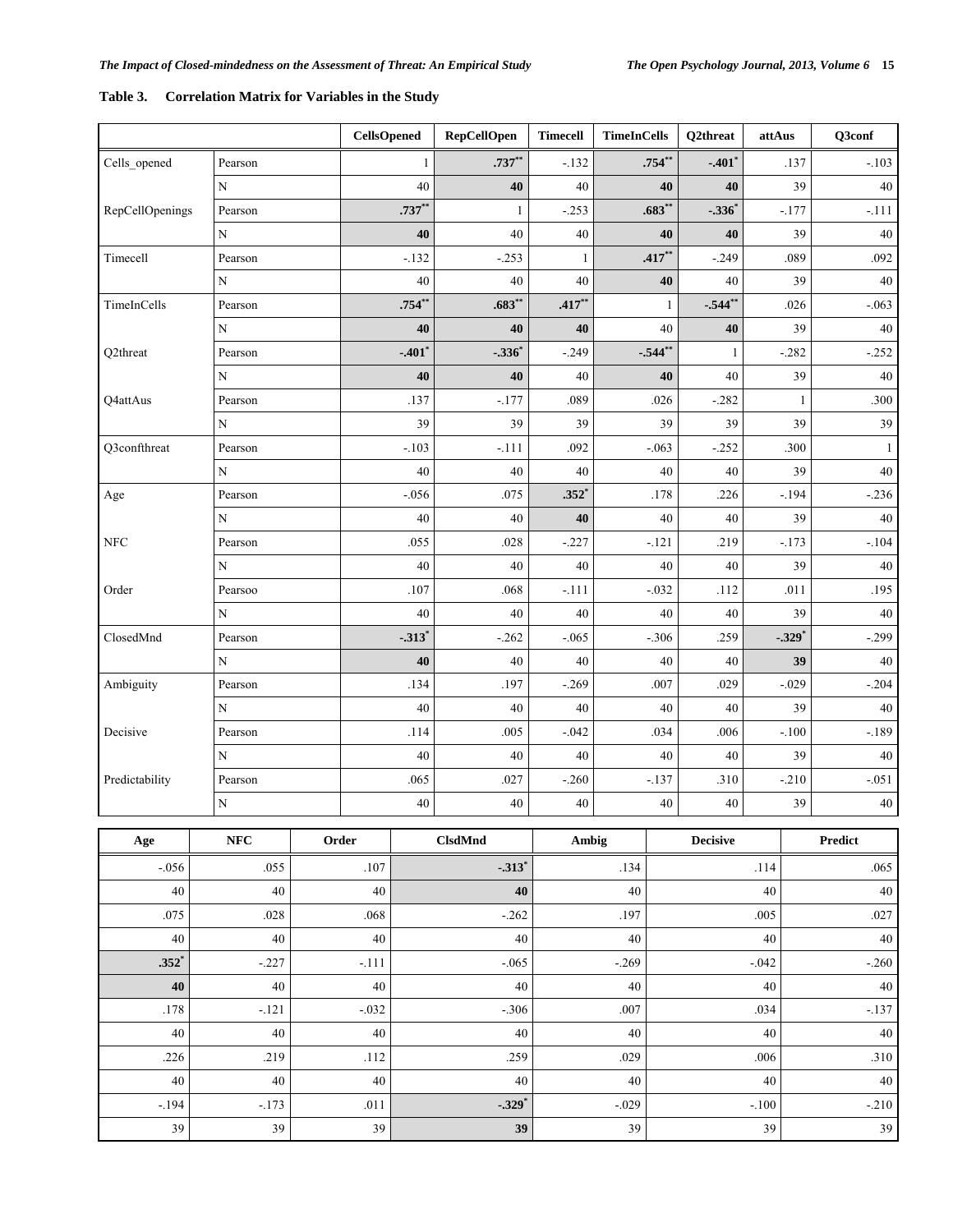#### **Table 3. Contd…..**

| Age       | NFC       | Order     | <b>ClsdMnd</b> | Ambig        | <b>Decisive</b>      | Predict   |
|-----------|-----------|-----------|----------------|--------------|----------------------|-----------|
| $-.236$   | $-.104$   | .195      | $-.299$        | $-.204$      | $-189$               | $-.051$   |
| 40        | 40        | 40        | 40             | 40           | 40                   | 40        |
| -1        | $-0.299$  | $-.038$   | $-.171$        | $-.325$      | $-.392$ <sup>*</sup> | $-.187$   |
| 40        | 40        | 40        | 40             | 40           | 40                   | 40        |
| $-.299$   |           | $.729***$ | $.336*$        | $.695***$    | $.716**$             | $.773**$  |
| 40        | 40        | 40        | 40             | 40           | 40                   | 40        |
| $-.038$   | $.729***$ | 1         | $-.073$        | .298         | .276                 | $.538**$  |
| 40        | 40        | 40        | 40             | 40           | 40                   | 40        |
| $-.171$   | $.336*$   | $-.073$   |                | .167         | .265                 | .060      |
| 40        | 40        | 40        | $40\,$         | 40           | 40                   | 40        |
| $-.325$ * | $.695***$ | .298      | .167           | $\mathbf{1}$ | $.577**$             | $.383*$   |
| 40        | 40        | 40        | 40             | 40           | 40                   | 40        |
| $-.392$ * | $.716***$ | .276      | .265           | $.577***$    |                      | $.425***$ |
| 40        | 40        | 40        | 40             | 40           | 40                   | 40        |
| $-.187$   | $.773**$  | $.538**$  | .060           | $.383*$      | $.425***$            | 1         |
| $40\,$    | 40        | 40        | 40             | ${\bf 40}$   | 40                   | $40\,$    |

\*\*. Correlation is significant at the 0.01 level (2-tailed).

\*. Correlation is significant at the 0.05 level (2-tailed).

## **Hypothesis 2: High NFC Subscale Scores will Predict Less Time in Cells**

 Again the five Need for Closure subscales were regressed on average time spent in cells. None of the subscales were statistically significant predictors of average time per cell. Although, participants high on NFC subscales Predictability and Intolerance of Ambiguity tended to spend less time per cell on average.

# **Hypothesis 3: High NFC Subscale Scores will Predict Higher Threat Levels**

 Using a general linear modeling approach, regression analysis was carried out on predispositions including NFC subscales, Need for Cognition and NEO FFI Conscientiousness, background variables (e.g. gender), and behavioural variables (e.g. number of distinct cells opened). After model reduction only gender, NFC subscale Need for Predictability, and the number of cells opened predicted threat estimates  $[F_{(3,36)} = 7.31, p = .001, R^2 = 38\%, \text{ Partial } \eta^2 = 0.14].$  Females on average, produced threat estimates 15 percentage points higher than males. A one unit increase in NFC Need for Predictability predicted a 9 percentage point increase in threat assessment. The goal of knowledge stability as seen in NFC Need for Predictability (see Table **1**) predicting threat levels is an interesting finding as the association of knowledge and threat level is not theoretically obvious and calls for further investigation. Finally for every 10 distinct initial cells opened threat assessment decreased by 7 percentage points. This result is consistent with the prediction of the impact of NFC Predictability on threat estimates. When all other variables are controlled for NFC Predictability is a substantial predictor of assessed level of threat when participants have been primed with a threat perspective. Put another way high scores on NFC Predictability predict more negative threat estimates over and above the accessed information. The results for gender and number of cells opened are interesting in that females seem more threat orientated and the more cells opened the more moderated is the threat estimate.

 As a result of the findings regarding assessed level of threat further analysis was conducted on the closely related concept of the perceived attitude of Parettians toward Australia generally. The same variables used in the previous analysis were regressed on attitude to Australia. Perceived attitude towards Australia was predicted by the three variables, NFC subscale Closed-mindedness, cells opened, and repeat cell openings  $[F_{(3,35)} = 4.77, p = .007, R^2 = 29\%, par$ tial  $\eta^2$  = 0.11]. Participants one unit higher on NFC subscale closed-mindedness tended to perceive the Parettians' attitude toward Australia to be 11 percentage points more hostile. Opening more distinct cells lead to an estimation that was a more positive impression, in this case, with every 10 cells opened the attitude towards Australia became more positive by 7 percentage points. However, with every 10 repeat cell openings, attitude became less positive by 9 percentage points.

# **DISCUSSION**

 The findings of this study have a number of implications for professionals who carry out analysis in complex, ambiguous and uncertain information environments. Firstly the components of NFC have differential effects on information processing behavior. In the case of hypothesis 1, which tentatively predicted that participants high in at least one NFC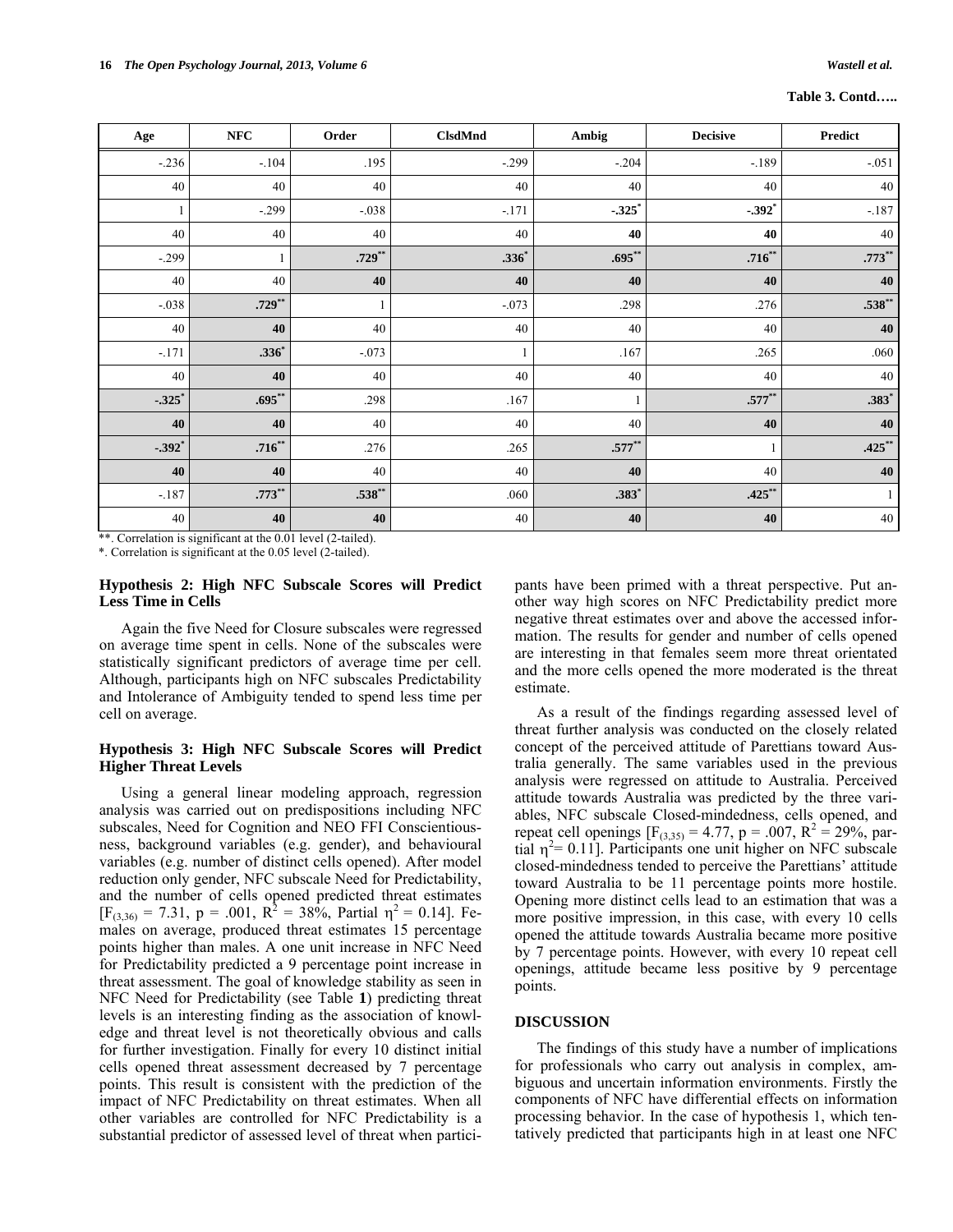subscale would open fewer cells it was the closedmindedness component that was predictive of the number of cells opened, while none of the other NFC components were predictive. For hypothesis 2, which tentatively predicted that participants high in at least one NFC subscale would spend less average time in cells, none of the NFC components reached the 0.05 criteria but nevertheless the effect size for NFC predictability component was medium at Cohen's d= 0.58. Further research on NFC Closed-mindedness and depth of processing should be conducted to examine the potential relationship between these constructs.

 The findings of this study also demonstrate that individual characteristics, predispositions and information gathering activity influence threat and attitude assessments. Generally, when participants accessed more information, their view of Parette became more positive as evidenced by decreased threat assessments and more positive perceived attitudes toward Australia. In other words more information is associated with less negativity within the context of a general predisposition toward threat as a starting point. Higher scores on NFC subscales of Need for Predictability and Closedmindedness were associated with more negative estimates as well as less information accessing behavior. This is consistent with Kruglanski's concepts of seizing and freezing. On theoretical grounds participants high in NFC Need for Predictability and Closed-mindedness are expected to seize on an early view and avoid or ignore information that conflicts with that view. Our results suggest that before any data is accessed analysts who are primed toward a negative mindset (threat and hazards in our study) and who are high on NFC Need for Predictability and Closed-mindedness subscales will be predisposed to more negative assessments than may be warranted by the data. This result is the reverse of what was found by Bar-Joseph and Kruglanski [18]. In direction but not in process. In both analyses high closed-mindedness predicted seizing and freezing on a view which was associated with less information processing. The training and development of all analysts should address the possibility of such predispositions as recommended by [18]. In our study the estimation of the level of threat and a general attitude toward the country of origin was also predicted by the cognitive predisposition over and above the information accessed.

 There are several caveats that must be recognized with respect to our findings. Firstly we did not conduct this study with practicing intelligence analysts. This is an important caveat. Analysts generally do not come to a task as a blank slate. They have varying degrees of background information that will inform their assessments. However, our investigation was designed to separate knowledge levels from information processing. Further research with practicing analysts is necessary to examine the influence of prior knowledge on the quality of information processing and the potential impact of predispositions such as closed-mindedness. Also intelligence agencies often recruit from the population of university graduates and so the use of participants from a University population was appropriate in terms of the underlying skills and processes potential analysts bring to their profession. Secondly the time frame was short at only 40 minutes for the analytic task. There was no time for reflection, review and revision. This condition however is not uncommon within intelligence agencies when time is short. Thirdly as

discussed previously phrasing the task as a threat assessment may have influenced participants high in NFC subscales Closed-mindedness and Need for Predictability to seize on the view that Parette was dangerous and biased their information search accordingly. Fourthly the analysis was undertaken by individuals with no option for group discussion. These limitations suggest potential areas for future research.

# **Implications for Tradecraft and Training of Intelligence Analysts**

 The implications of the findings of the present study for organizations that rely on intelligence analysis deserve serious consideration. These organizations include Police, Military and Security services. If the findings are replicated within such a specialist population then the argument for incorporating the implications of our study for training and practice becomes compelling. In the case of the cognitive predisposition of closed-mindedness, experience alone could not then be claimed to eliminate the problematic effects of this cognitive predisposition. The implication of our investigation is that seizing and freezing on a preferred position both reduced the accessing of information and biased the interpretation of the information that is accessed. Training and tradecraft must be designed to minimize the effects of closed-mindedness. Procedures must be developed so that the analyst can concentrate on the task and not on trying to avoid falling prey to any particular bias or predisposition. The development of such procedures for combating the negative effects of closed-mindedness will need to address the tendency to reduce information processing and limited hypothesis generation. An example of a procedure to address a potentially problematic cognitive predisposition is the relatively recent attempt to minimize the effects of confirmation bias developed by Heuer [27]. The Analysis of Competing Hypotheses (ACH) methodology is designed to address confirmation bias by enabling analysts to represent a number of hypotheses and collate the evidence that is adduced to support each hypothesis. This is a good example of a process that can help address a bias through structuring the analytical process so that analysts can focus their attention on the intelligence task at hand and not on avoiding committing the bias.

## **CONCLUSION**

 The results of this study add to other research [19, 28-30] that point to the need to address the issue of the influence of cognitive biases and predispositions in domains such as security and intelligence analysis. This will require a great deal more research specifically involving the members of the intelligence community. In domains such as intelligence analysis with such important and far reaching consequences it would seem prudent to consider this research as a high priority.

# **CONFLICT OF INTEREST**

 The author(s) confirm that this article content has no conflicts of interest.

# **ACKNOWLEDGEMENT**

None declared.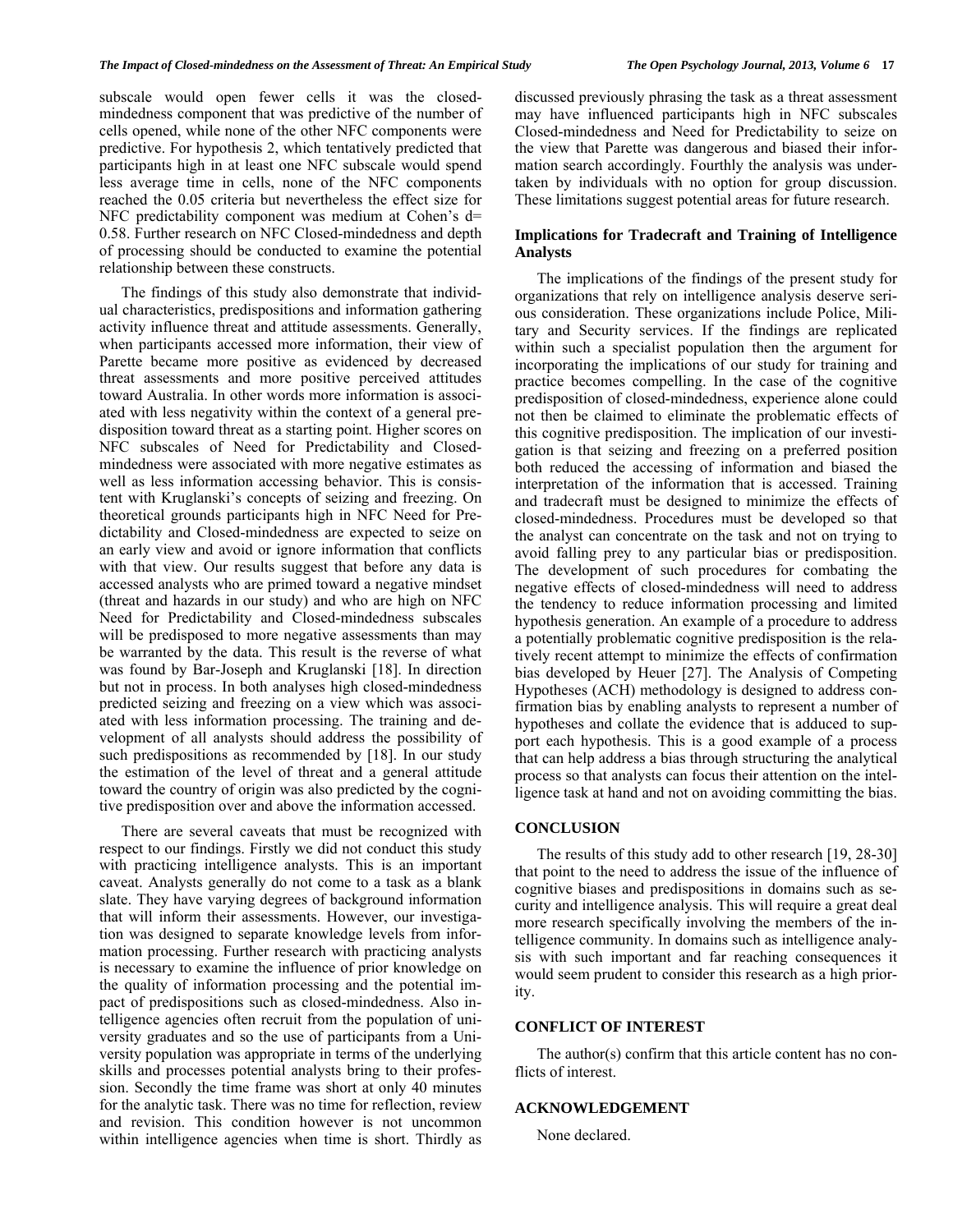# **APPENDIX**

#### **The Analysis Simulation Project**

 The Analysis Simulation Project (ASP) set out to develop a computer-mediated simulation of complex, dynamic, ambiguous and uncertain information environments. These environments are encountered by many professions but especially by intelligence analysts where adversaries are intent on hiding their real intentions and the volume of information is vast. The ASP program consist of a matrix of 64 (8x8) cells of text based information (see Fig. **1**). The generation of 64 cells simulates the substantial amount of information encountered by analysts with the aim of making it very difficult for to recall all of it. The behaviour of study participants can be tracked including cells opened (including number of times a cell is re-opened), how long (in milliseconds) each cell is open, which material is copied and pasted onto a workspace and which material is used in a final report. Experiments are constructed using realistic scenarios that require participants to complete a task. Two variants of ASP SINTELLA have been produced. They are ASP SINTELLA – Country Study and ASP SINTELLA – Murder Investigation. The current paper describes an experiment carried out using the ASP SINTELLA – Country Study variant.

# **ASP SINTELLA – Country Study**

 The Country study version was designed to simulate the intelligence analysis environment where analysts are required to gather information on a particular country in order to prepare a report for senior officers. Fig. (**1**) shows the Country Study screen with information categories and workspaces. Information categories were selected to cover those topics that are of interest to security and military agencies in the preparation of intelligence products, for example infrastructure, economy and politics.

 Fig. (**2**) is an example of the content of an information cell (specifically from the **End of Apartheid** cell in the **History: Current and Past** column). The fictitious country is named Parette. Analysts must use their judgment to estimate the level of threat  $[0 = no$  threat to  $100 =$  extreme threat] and produce a report that both informs the senior officer [i.e. the target audience of the tasking] and justifies the threat estimate.

| During the 1990's the mood amongst<br>many Euro-Parettians and Mestizos<br>changed as the country grew weary of<br>the constant civil unrest and the | eı        |
|------------------------------------------------------------------------------------------------------------------------------------------------------|-----------|
| strong international pressure for                                                                                                                    |           |
| reform. 1994 saw the election of the<br>reform minded President Cecile                                                                               | el        |
| Lescon. Lescon began dismantling                                                                                                                     | io        |
| apartheid by granting Indo- and<br>Afro-Parettians the right to elect<br>several "special parliamentary                                              | <b>st</b> |
| representatives". By 1995 full rights<br>were granted to all Parettian citizens.                                                                     |           |
|                                                                                                                                                      |           |

**Fig. (2).** ASP-SINTELLA Country Study content from the cell End of Apartheid

| re-read instructions          |                                                             |                                                                                                                              |                                                |                                        |                                                                                                         |                                               |                                                        |                                                                                                                     |
|-------------------------------|-------------------------------------------------------------|------------------------------------------------------------------------------------------------------------------------------|------------------------------------------------|----------------------------------------|---------------------------------------------------------------------------------------------------------|-----------------------------------------------|--------------------------------------------------------|---------------------------------------------------------------------------------------------------------------------|
| GEOGRAPHY                     | <b>ECONOMY &amp;</b><br><b>STANDARD OF</b><br><b>LIVING</b> | RACE, RELIGION<br>& LANGUAGE                                                                                                 | <b>POLITICS &amp;</b><br><b>LEGAL SYSTEM</b>   | CRIME, POLICE<br>& SECURITY            | <b>HISTORY:</b><br><b>CURRENT &amp;</b><br>PAST                                                         | <b>PLACES OF</b><br><b>INTEREST</b>           | <b>INTERNATIONAL</b><br><b>RELATIONS</b>               | Workspace (Use this scratch space to build up<br>vour document.<br>Please do NOT delete content from the workspace) |
| Location and size             | Income and<br>wealth                                        | <b>Ethnic groups</b>                                                                                                         | <b>Political system</b>                        | Crime rates                            | Native Indian<br>origins                                                                                | Jambosier                                     | <b>Territorial</b><br>disputes                         |                                                                                                                     |
| Population                    | Employment<br>inflation/interest<br>rates                   | <b>Ethnic tension</b>                                                                                                        | Current govt                                   | Organised Crime                        | Colonisation                                                                                            | Estrang                                       | Transnational<br>Crime                                 |                                                                                                                     |
| Physical features             | Natural<br>resources                                        | History of ethnic<br>relations                                                                                               | <b>Political parties</b>                       | Police                                 | Apartheid years                                                                                         | Notre Dame de<br>Saint Sophie                 | Peacekeeping in<br>Algrave                             |                                                                                                                     |
| Climate                       | <b>Economic Outlook</b>                                     | Euro-Parettian<br>and Mestizo<br>culture                                                                                     | Indo-Parettian<br>activism                     | Police culture                         | End of apartheid                                                                                        | The "Red Coast"                               | Illegal refugees                                       |                                                                                                                     |
| Natural Hazards               | Life Expectancy,<br>health system                           | Indo-Parettian<br>culture                                                                                                    | <b>Govt corruption</b>                         | Intelligence<br>services               | Wars                                                                                                    | <b>Ican Mountains</b><br><b>National Park</b> | Memberships of<br>international<br><b>bodies</b>       |                                                                                                                     |
| <b>Getting around</b>         | <b>Disease</b>                                              | Afro-Parettian<br>culture                                                                                                    | <b>Protection of</b><br>individual<br>freedoms | Culture of<br>intelligence<br>services | Economic reforms                                                                                        | Indo-Parettian<br>regions                     | <b>Treaties and</b><br>agreements<br>relating to trade |                                                                                                                     |
| <b>Flying into</b><br>Parette | Education                                                   |                                                                                                                              | Religious groups Freedom of press              | Military                               | <b>Recent national</b><br>events                                                                        | Festivals                                     | <b>Relations with</b><br>Australia                     |                                                                                                                     |
| Visas                         | Communication                                               | Languages                                                                                                                    | The judiciary                                  | History of<br>military                 | Recent<br>international<br>events                                                                       | Food                                          | Oil and gas trade                                      |                                                                                                                     |
|                               |                                                             | including, where appropriate, reliability judgements and implications.)<br>Please limit your report to 250 words. (o so far) |                                                |                                        | Final Report (Fill this space with your country brief. Please discuss the critical items of information |                                               |                                                        |                                                                                                                     |
|                               |                                                             |                                                                                                                              |                                                |                                        |                                                                                                         |                                               | $\wedge$                                               |                                                                                                                     |
|                               |                                                             |                                                                                                                              |                                                |                                        |                                                                                                         |                                               |                                                        |                                                                                                                     |
|                               |                                                             |                                                                                                                              |                                                |                                        |                                                                                                         |                                               |                                                        |                                                                                                                     |
|                               |                                                             |                                                                                                                              |                                                |                                        |                                                                                                         |                                               | $\checkmark$                                           |                                                                                                                     |
|                               | (You have been working for Ominutes.)                       |                                                                                                                              |                                                |                                        |                                                                                                         |                                               |                                                        |                                                                                                                     |
| Next page                     |                                                             |                                                                                                                              |                                                |                                        |                                                                                                         |                                               |                                                        |                                                                                                                     |

**Fig. (1).** Country Study Version of ASP-SINTELLA